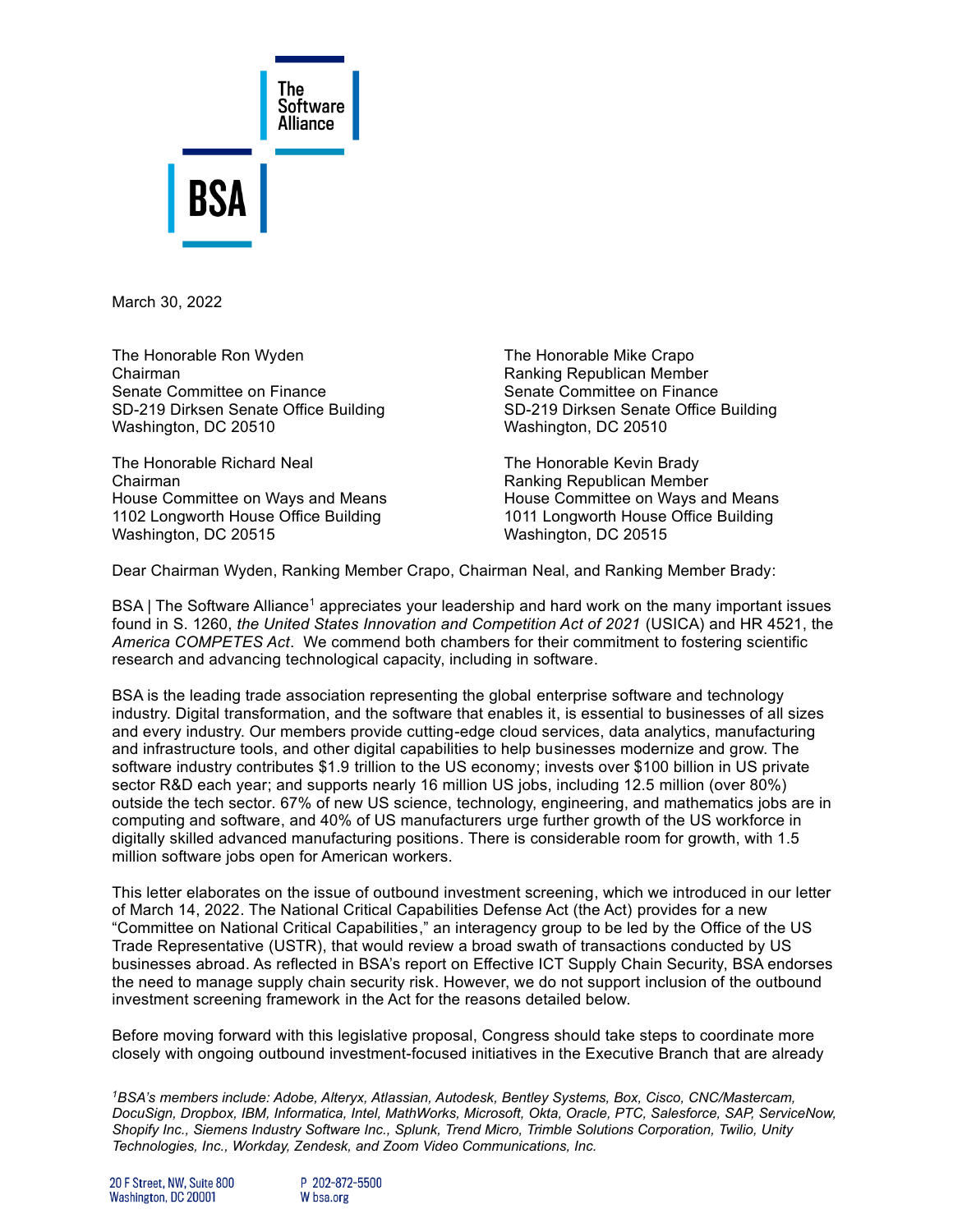The Honorable Ron Wyden, The Honorable Mike Crapo, The Honorable Richard Neal, and The Honorable Kevin Brady March 30, 2022 Page 2

occurring under the authority of [EO 14017,](https://www.dhs.gov/sites/default/files/2022-02/ICT%20Supply%20Chain%20Report_0.pdf) EO [14034,](https://www.govinfo.gov/content/pkg/FR-2021-06-11/pdf/2021-12506.pdf) [86 FR 67379,](https://www.govinfo.gov/content/pkg/FR-2021-11-26/pdf/2021-25329.pdf) and related departmental reports and action plans. The White House, the Department of Commerce, and the Department of Homeland Security (among others) are currently leading a substantial effort to build supply chain resilience, invest in future ICT technologies, and revitalize the US ICT manufacturing base and workforce. These efforts also encompass processes to review transactions involving outbound investment in technology that pose risks to US national and supply chain security, among other priorities. These ongoing policy processes supplement existing export control and sanctions frameworks managed by the Departments of Commerce, State, and Treasury. We urge Congress to allow this Executive Branch process to progress before legislating in ways that may be duplicative or inconsistent.

We also have a range of specific concerns regarding the Act. Broadly speaking, we are concerned that, as written, the measure could stifle American companies' ability to compete in global markets and introduce significant difficulties for both the government and private sector to comply with the statute. Among other things, the measure:

- Has enormous consequences for US companies with activities abroad and deserves careful scrutiny far beyond what has been afforded to date. As drafted, the Act covers the entirety of the supply chain for articles in a large number of sectors. A January 2022 Rhodium Group and National Committee US-China Relations [Report](https://rhg.com/wp-content/uploads/2022/01/RHG_TWS_2022_US-Outbound-Investment.pdf) finds that almost half of all US FDI transactions into China from 2000 to 2019 would be captured by the industry classifications identified in the Act (i.e., 43 percent of all FDI, totaling \$110 billion). This extremely broad commercial impact raises questions as to whether the Act is properly focused on US security and supply chain priorities. This broad commercial impact also implies a significant potential impact on American jobs and American workers – an aspect of the Act that has not been assessed. Given the risk of unintended consequences, it would be preferable to develop a more calibrated and detailed approach to these issues.
- Could result in conflicts with longstanding US sanctions and export controls legal frameworks (administered by the Departments of Treasury, State, and Commerce), and with competition and antitrust law frameworks governing mergers and acquisitions (administered by the Department of Justice and the Federal Trade Commission). The measure would likely also conflict with the above-referenced supply chain and outbound technology transaction review processes that are being led by the White House and Departments of Commerce and Homeland Security.
- Could undermine the effectiveness of USTR in prosecuting its core mission of leading US international trade policy, particularly given USTR's lack of resources and expertise in administering a program on the scale of the proposed Committee on National Critical Capabilities. The proposed Committee's remit and number of filings is likely even larger that the Committee on Foreign Investment in the United States, in light of the scope issues and the mandatory nature of filing under the Act.
- Could imperil US technology leadership by making it harder for US companies to maintain visibility and access to overseas technology that can be purchased or licensed to make US business and manufacturing operations more competitive. Because foreign competitors from the EU, Japan, Korea and elsewhere would face no similar restraints, American companies would face a competitive disadvantage.
- Has a vague and overbroad scope, as it covers not merely investment, but a broad swath of operational decisions that firms take on a routine basis. Greater clarity is necessary concerning what activities are outside the scope of the law, particularly given ambiguity regarding intracompany decisions and the mandatory filing required under the Act. For example, the Act does not exclude: (i) indirect transactions or contracts, (ii) foreign subsidiaries or affiliates of US

P 202-872-5500 W bsa.org